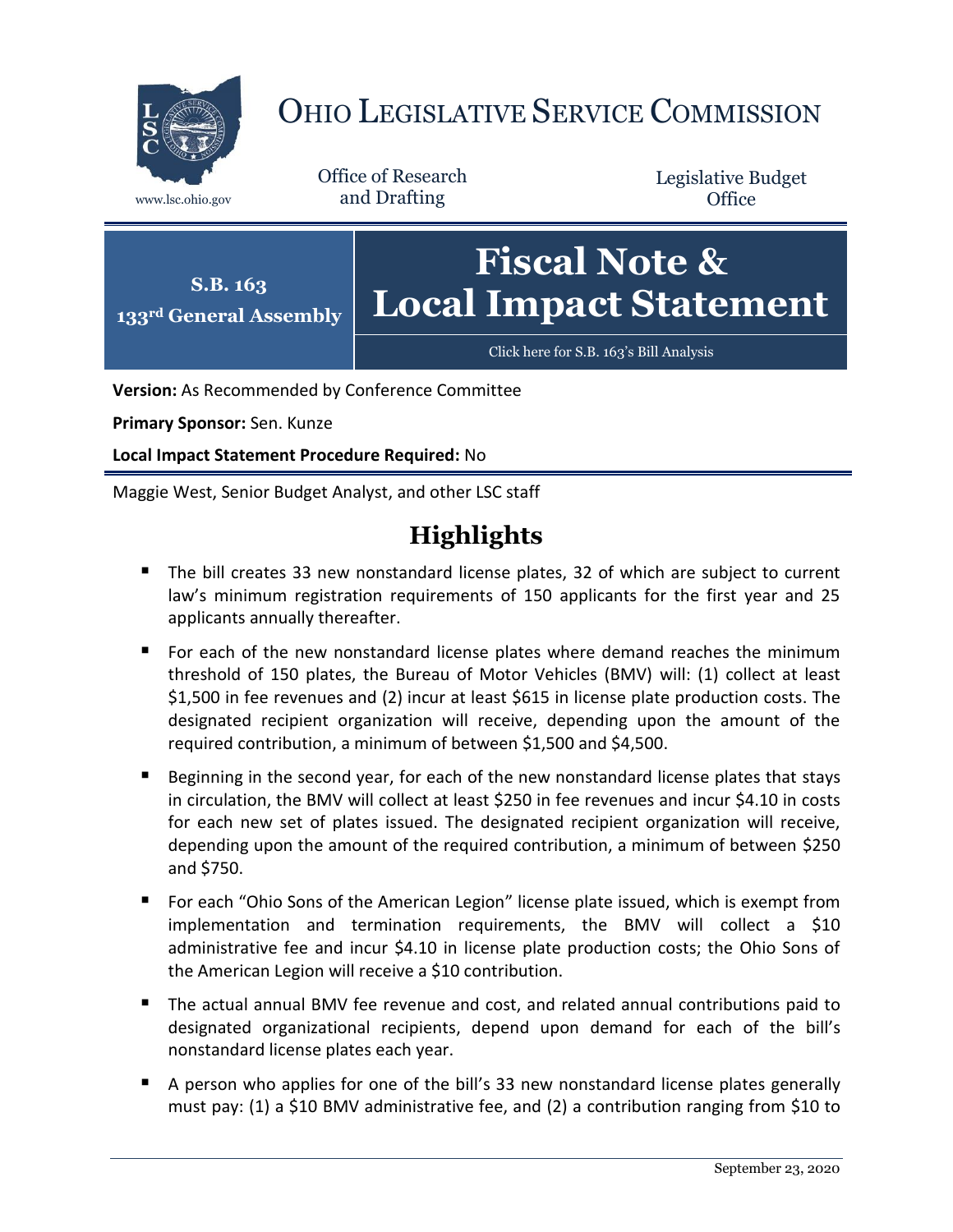\$30. The "Ohio Carpenters" and "Stop Elder Abuse" license plates do not require a contribution.

- The bill generally will have no direct fiscal effect on political subdivisions, the exceptions being related to six of the bill's new nonstandard license plates for which the recipient of the required contribution is a designated public school or a municipal corporation.
- Starting with FY 2022, the bill's prorated electric and hybrid motor vehicle registration fee provision will result in an annual decrease in the amount of revenue collected by the Registrar of Motor Vehicles and then distributed by the Treasurer of State to the Highway Operating Fund (55%) and political subdivisions (45%) for specified purposes related to roads and bridges. That decrease is expected to be less than \$1 million per year but will ultimately depend upon the number of new such vehicles registered annually that otherwise would have been required to pay the full amount.
- The bill**'**s modification of the amounts that would be withheld from state Local Government Fund (LGF) payments to political subdivisions that operate traffic cameras may decrease the amount of LGF payments withheld from such subdivisions by approximately \$1.6 million in FY 2021, and by roughly double that amount in subsequent fiscal years.
- Currently, any LGF amounts withheld from local authorities that operate traffic cameras are credited to the Ohio Highway and Transportation Safety Fund; thus, the reduced amounts withheld from local governments would reduce revenue to the Ohio Highway and Transportation Safety Fund.

# **Detailed Analysis**

# **New nonstandard license plates**

The bill creates 33 nonstandard license plates generally available to all persons with an eligible vehicle registered in Ohio.<sup>1</sup> A person applying for a plate must pay: (1) a \$10 Bureau of Motor Vehicles (BMV) administrative fee, and (2) a contribution ranging from \$10 to \$30.<sup>2</sup> The table below summarizes each plate by name, including the contribution amount and recipient organization.

| <b>Nonstandard License Plates</b> |                |                          |                               |  |  |
|-----------------------------------|----------------|--------------------------|-------------------------------|--|--|
| Nonstandard License Plate         | <b>BMV Fee</b> | Required<br>Contribution | <b>Contribution Recipient</b> |  |  |
| A Kid Again                       | \$10           | \$25                     | A Kid Again, Inc.             |  |  |

 $\overline{a}$ 

 $1$  The "Ohio Association of Chiefs of Police" license plate is available only to a member or staff of the Ohio Association of Chiefs of Police or that person's spouse.

<sup>&</sup>lt;sup>2</sup> The "Stop Elder Abuse" and "Ohio Carpenters" license plates do not require a contribution.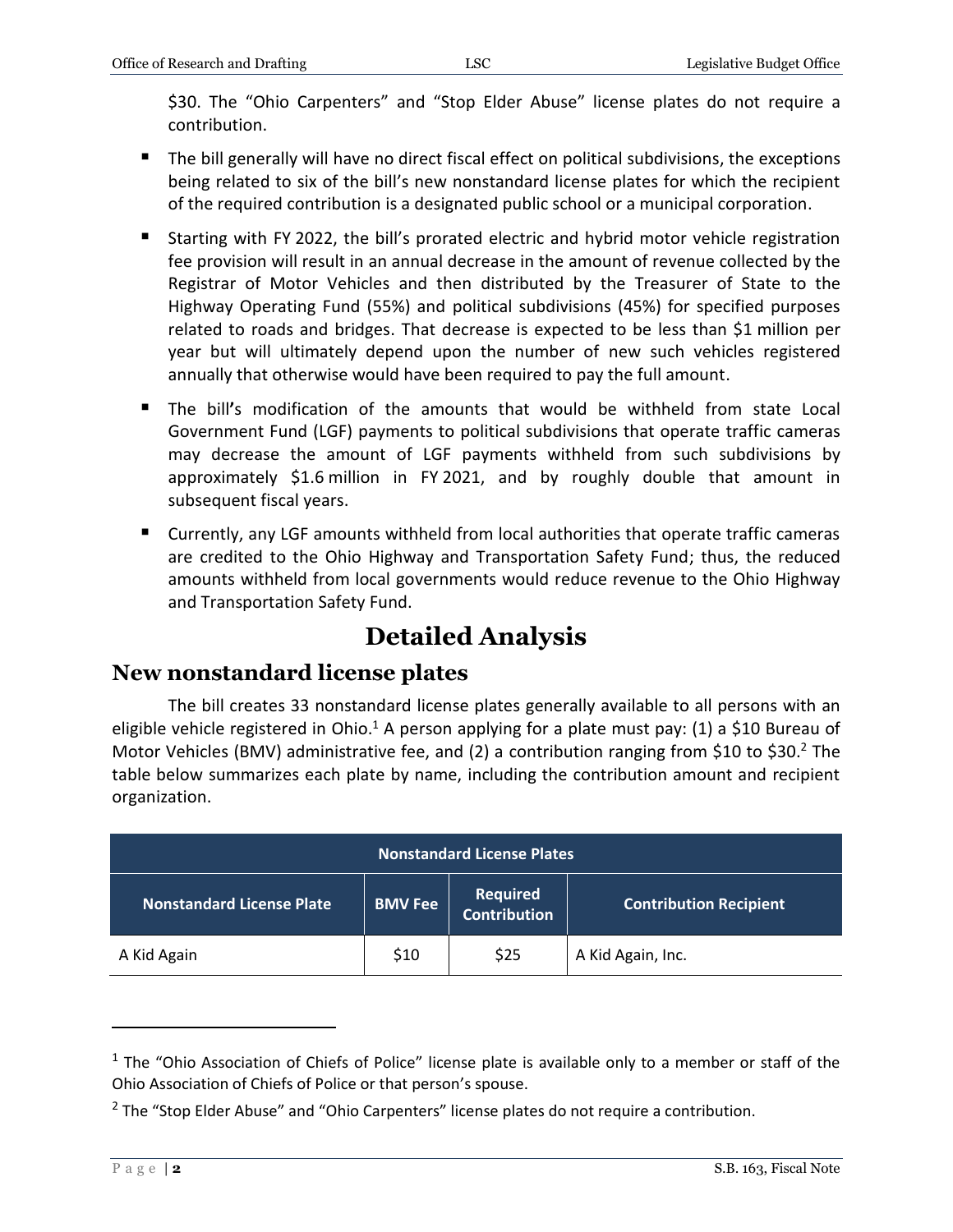| <b>Nonstandard License Plates</b>             |                |                                        |                                                                          |  |  |  |
|-----------------------------------------------|----------------|----------------------------------------|--------------------------------------------------------------------------|--|--|--|
| <b>Nonstandard License Plate</b>              | <b>BMV Fee</b> | <b>Required</b><br><b>Contribution</b> | <b>Contribution Recipient</b>                                            |  |  |  |
| <b>ALS Awareness</b>                          | \$10           | \$25                                   | ALS Association Central & Southern<br>Ohio Chapter                       |  |  |  |
| American Foundation for Suicide<br>Prevention | \$10           | \$20                                   | Ohio Chapter of the American<br><b>Foundation for Suicide Prevention</b> |  |  |  |
| Archbishop Moeller High School                | \$10           | \$25                                   | Archbishop Moeller High School                                           |  |  |  |
| <b>Bottoms Up Diaper Drive</b>                | \$10           | \$20                                   | <b>Bottoms Up Diaper Drive</b>                                           |  |  |  |
| City of Twinsburg                             | \$10           | \$15                                   | Municipal corporation of Twinsburg                                       |  |  |  |
| Cleveland Clinic Children's                   | \$10           | \$25                                   | <b>Cleveland Clinic Foundation</b>                                       |  |  |  |
| Cuyahoga Valley Scenic Railroad               | \$10           | \$15                                   | Cuyahoga Valley Scenic Railroad                                          |  |  |  |
| East Europeans of Ohio                        | \$10           | \$25                                   | Eastern European Congress of Ohio                                        |  |  |  |
| Elder High School                             | \$10           | \$30                                   | Elder High School                                                        |  |  |  |
| Fairfield Senior High School                  | \$10           | \$30                                   | Fairfield Senior High School                                             |  |  |  |
| <b>Fallen Timbers Battlefield</b>             | \$10           | \$20                                   | <b>Fallen Timbers Battlefield</b><br><b>Preservation Commission</b>      |  |  |  |
| Folds of Honor                                | \$10           | \$25                                   | Folds of Honor of Central Ohio                                           |  |  |  |
| Habitat for Humanity of Ohio                  | \$10           | \$20                                   | Habitat for Humanity of Ohio, Inc.                                       |  |  |  |
| Hamilton High School                          | \$10           | \$30                                   | Hamilton High School                                                     |  |  |  |
| <b>Harrison Central Huskies</b>               | \$10           | \$20                                   | Harrison Central Jr./Sr. High School                                     |  |  |  |
| <b>Healthy New Albany</b>                     | \$10           | \$25                                   | <b>Healthy New Albany</b>                                                |  |  |  |
| John F. Kennedy Catholic School               | \$10           | \$20                                   | John F. Kennedy Catholic School                                          |  |  |  |
| La Salle High School                          | \$10           | \$30                                   | La Salle High School                                                     |  |  |  |
| Liberty Center Local Schools                  | \$10           | \$25                                   | Liberty Center Local School District                                     |  |  |  |
| National Council of Negro<br>Women            | \$10           | \$25                                   | National Council of Negro Women,<br>Inc.                                 |  |  |  |
| Ohio Association of Chiefs of<br>Police       | \$10           | \$10                                   | Ohio Association of Chiefs of Police                                     |  |  |  |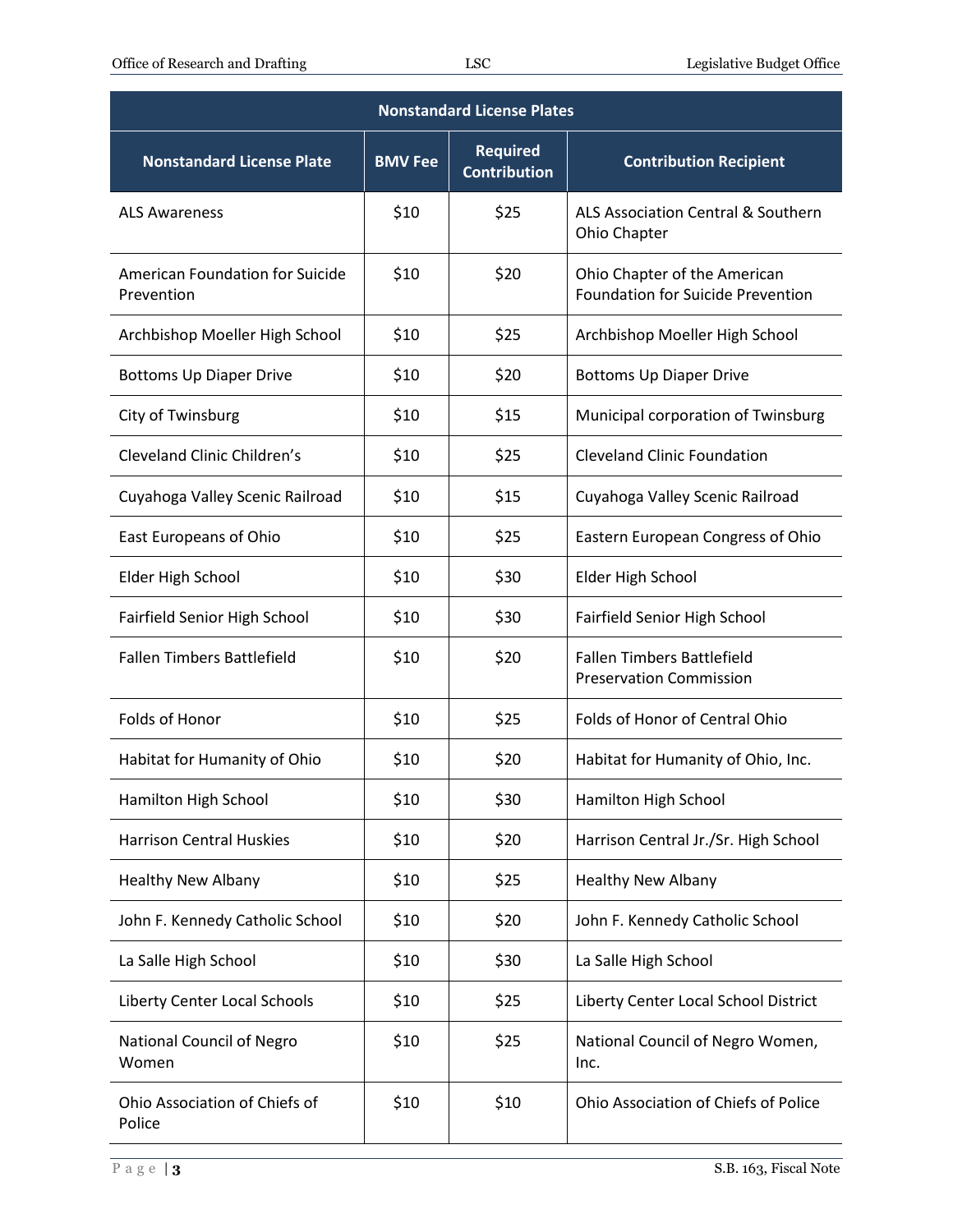| <b>Nonstandard License Plates</b>            |                |                                        |                                                                       |  |  |  |
|----------------------------------------------|----------------|----------------------------------------|-----------------------------------------------------------------------|--|--|--|
| <b>Nonstandard License Plate</b>             | <b>BMV Fee</b> | <b>Required</b><br><b>Contribution</b> | <b>Contribution Recipient</b>                                         |  |  |  |
| Ohio Bullfrog                                | \$10           | \$15                                   | <b>Ohio Department of Natural</b><br><b>Resources</b>                 |  |  |  |
| <b>Ohio Carpenters</b>                       | \$10           | None                                   | N/A                                                                   |  |  |  |
| Ohio DeMolay                                 | \$10           | \$15                                   | Ohio DeMolay                                                          |  |  |  |
| Ohio Sons of the American Legion             | \$10           | \$10                                   | Ohio Sons of the American Legion                                      |  |  |  |
| <b>Ronald McDonald House Charities</b>       | \$10           | \$25                                   | Central Ohio Chapter of the Ronald<br><b>McDonald House Charities</b> |  |  |  |
| Ross High School                             | \$10           | \$30                                   | Ross High School                                                      |  |  |  |
| St. Charles Preparatory School               | \$10           | \$30                                   | St. Charles Preparatory School                                        |  |  |  |
| St. John's Jesuit High School and<br>Academy | \$10           | \$26                                   | St. John's Jesuit High School and<br>Academy                          |  |  |  |
| Stop Elder Abuse                             | \$10           | None                                   | N/A                                                                   |  |  |  |
| <b>Summit Metro Parks</b>                    | \$10           | \$10                                   | <b>Summit Metro Parks Foundation</b>                                  |  |  |  |
| Zero                                         | \$10           | \$25                                   | Zero, The End of Prostate Cancer,<br>Incorporated                     |  |  |  |

# **License plate implementation and termination procedures**

Under existing law, a nonstandard license plate generally is subject to a minimum registration requirement and to related termination and revival procedures. For example, the BMV Registrar is not required to implement any legislation that creates a new nonstandard license plate until the Registrar receives written statements from at least 150 persons indicating that they intend to apply for and obtain the special license plate (R.C. 4503.78). If, during any calendar year, the total number of new and renewal motor vehicle registrations involving the plate totals less than 25, the issuance of that license plate may cease as of December 31 of the following year (R.C. 4503.77).

Thirty-two of the bill's 33 new nonstandard license plates are subject to these procedures. The bill specifies that those procedures do not apply to the "Ohio Sons of the American Legion" license plate.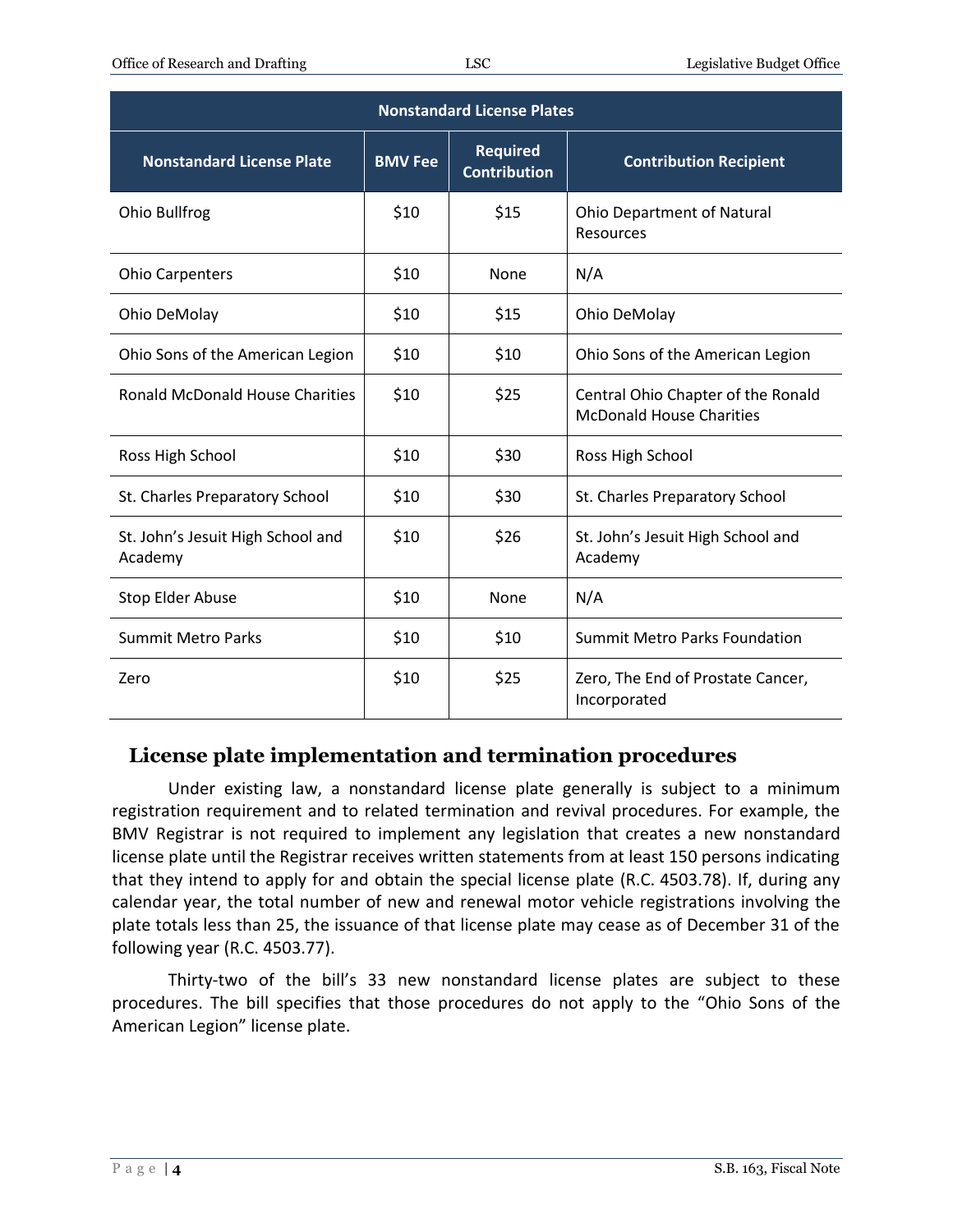#### **Production costs and administrative fees**

The BMV currently produces nonstandard license plates via a digital print-on-demand process. The total cost to produce a pair of these plates is  $$4.10<sup>3</sup>$  Under the bill, a person obtaining such a plate must pay an administrative fee of \$10, the purpose of which is to compensate the BMV for additional services required in issuing the plate. The administrative fees will be credited to the Public Safety – Highway Purposes Fund (Fund 5TM0), which is used in part to pay the BMV's expenses related to titling motor vehicles, licensing drivers, and registering motor vehicles.

- **For each license plate that satisfies the minimum 150-person registration requirement,** then, in the first year, the annual production costs for each license plate will total \$615 (150 persons x \$4.10) and the administrative fees collected will total \$1,500 (150 persons x \$10).
- For each license plate in subsequent years that satisfies the minimum 25-person registration requirement (new and renewals), the administrative fees collected will total \$250 (25 persons x \$10). The annual production costs for each license plate will total \$4.10 for each new set issued.

#### **Contributions**

The required contribution paid for the issuance of 30 of the bill's 33 new nonstandard license plates will be credited to the existing License Plate Contribution Fund (Fund 5V10) and then paid to the designated recipient organization.<sup>4</sup> The amount paid annually to such an organization will depend on the number of persons obtaining the plate for which it is the designated recipient.

# **Changes to existing nonstandard license plates**

#### **"Freemason" license plate**

The bill eliminates the requirement that a person be in good standing of the Grand Lodge of Free and Accepted Masons of Ohio in order to obtain the license plate, which in effect makes it available to all persons with an eligible vehicle registered in Ohio. The bill also establishes a \$15 contribution to be paid to the Charitable Foundation of the Grand Lodge of Ohio for scholarship purposes. Under current law, there is no required contribution. This provision has no direct fiscal effect on the state or political subdivisions.

 $\overline{a}$ 

 $3$  Effective July 1, 2020, H.B. 62 of the 133<sup>rd</sup> General Assembly replaced the two license plate requirement that was previously in effect for most motor vehicles, including passenger cars, with a single license plate requirement. As a result, special license plate production costs may decrease by some amount.

<sup>&</sup>lt;sup>4</sup> The "Stop Elder Abuse" and "Ohio Carpenters" license plates do not require a contribution, and the contribution for the "Ohio Bullfrog" license plate will be deposited to the credit of the existing Wildlife Habitat Fund.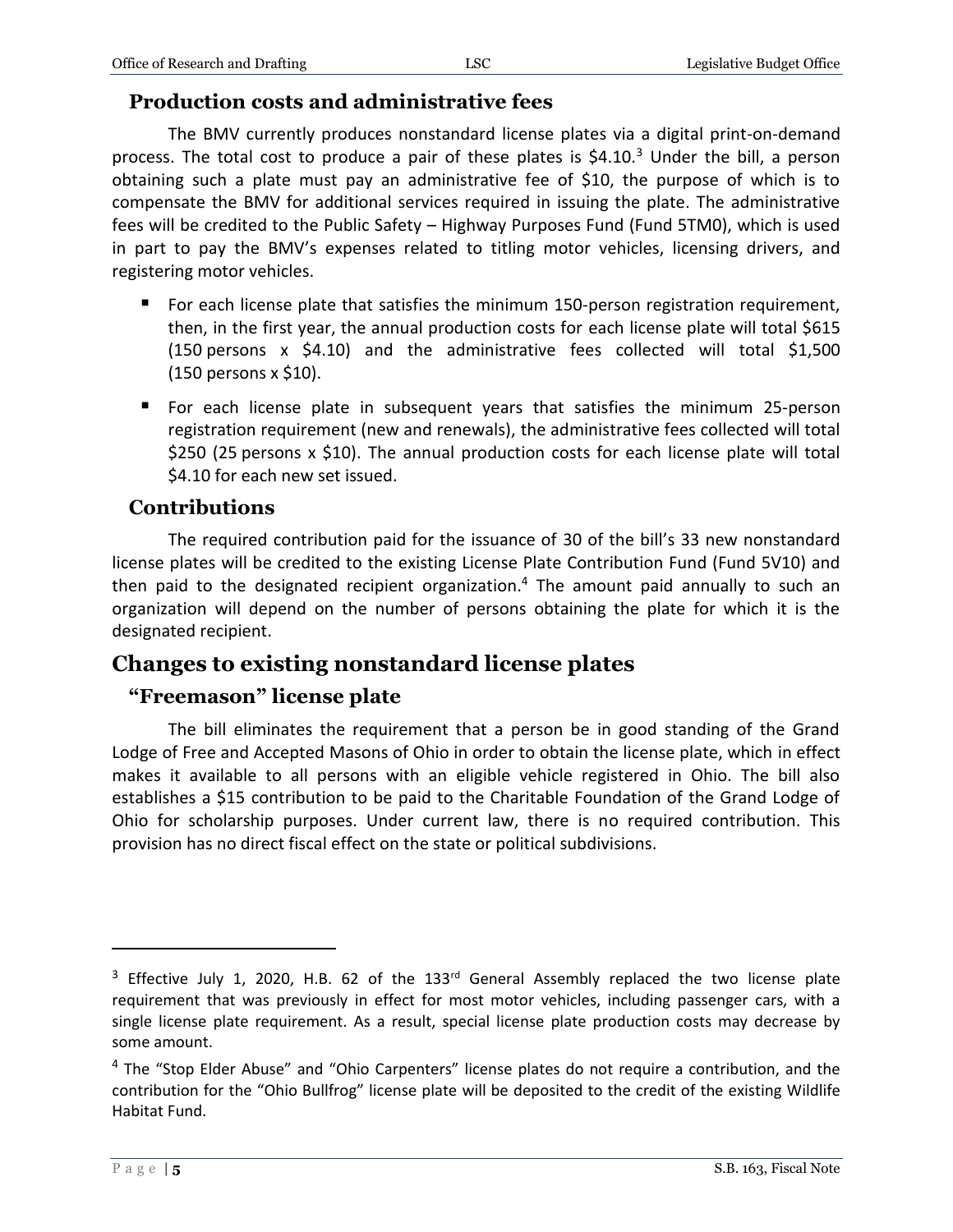# **"Girl Scouts" license plate**

The bill: (1) redirects the annual \$15 contribution from the existing "Girl Scouts" license plate from the Great River Council of the Girl Scouts to the Girl Scouts of Ohio's Heartland, and (2) requires the Registrar of Motor Vehicles and a representative from the Girl Scouts of Ohio's Heartland to contract for the national Girl Scout logo to continue to be displayed on the license plates. This provision has no direct fiscal effect on the state or political subdivisions.

# **"Glen Helen Nature Preserve" license plates**

The bill redirects the \$15 contribution received from the purchase of a "Glen Helen Nature Preserve" license plate from the Glen Helen Ecology Institute of Antioch College to the Glen Helen Association since the Association acquired the Glen Helen Nature Preserve from Antioch College in September 2020. This provision has no direct fiscal effect on the state or political subdivisions.

#### **"Gold Star Family" license plate**

The bill exempts an immediate family member of a person who died in a combat zone while serving in the armed forces who applies for, and is subsequently issued, a "Gold Star Family" license plate from paying all vehicle registration taxes and fees. These taxes and fees include the base vehicle tax, the deputy registrar fee, and any local permissive motor vehicle taxes. Under current law, applicants for the "Gold Star Family" license plate do not pay an additional fee for the license plate, but do pay standard registration taxes and fees. As a result, the state and local governments will lose some amount of revenue annually for each "Gold Star Family" license plate and vehicle registration that is either issued or renewed at no cost. In calendar year 2018, there were 842 active "Gold Star Family" license plates.

The total annual cost to register a passenger car (state taxes and fees, plus local permissive motor vehicle license taxes) ranges from \$36 to \$66, depending upon the amount of local permissive taxes imposed in the district within which the vehicle is registered. The state taxes and fees total \$36 and are distributed as follows: \$20 to local governments, \$11 to the Department of Public Safety for expenses incurred in the administration and enforcement of motor vehicle and traffic laws, and \$5 deputy registrars (or the Bureau of Motor Vehicles for mail-in and online transactions) as a service fee. The remainder, up to \$30, consists of permissive local motor vehicle taxes that are levied by local governments in \$5 increments, and cannot exceed \$30 per vehicle.

# **"Purple Heart" license plate**

The bill permits a person, who is eligible for both a "Purple Heart" license plate and a license plate imprinted with the International Symbol of Access indicating that the person is disabled, to apply for a single plate that displays both symbols provided the disability that necessitates the International Symbol of Access is a service-connected disability. The bill also specifies that after a person who was issued a "Purple Heart" license plate dies, the Registrar of Motor Vehicles must ensure that the "Purple Heart" license plate is replaced with another type of license plate when the title to the vehicle is transferred. These provisions have no direct fiscal effect on the state or political subdivisions.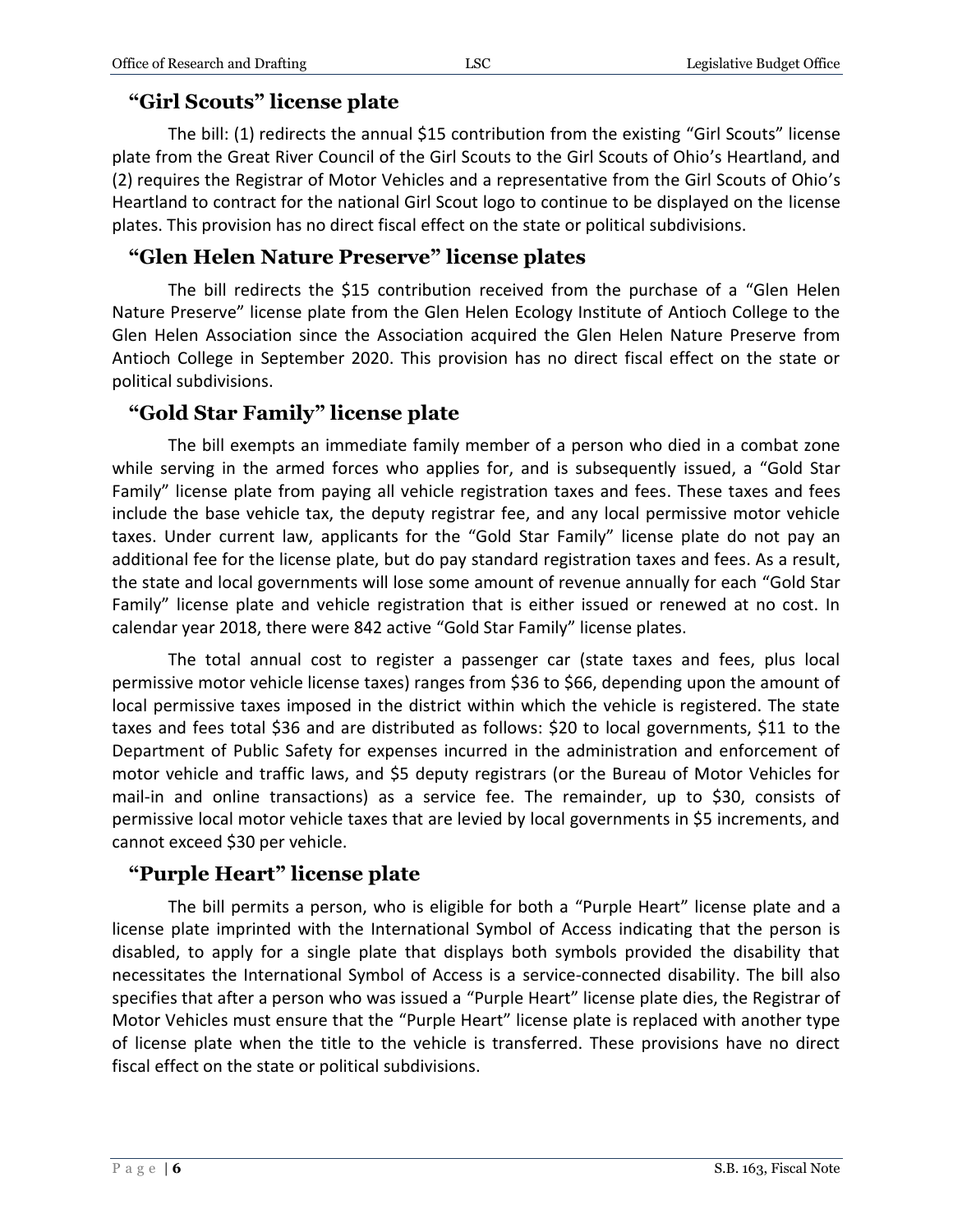# **Electric and hybrid motor vehicle registration fees**

Effective January 1, 2020, state law imposed an additional \$200 for each application for registration or registration renewal received for any plug-in electric motor vehicle, and an additional \$100 for each application for registration or registration renewal received for any hybrid motor vehicle. The fees are transmitted by the Registrar of Motor Vehicles to the Treasurer of State.

The Treasurer is required to divide the money as follows: 55% to the Highway Operating Fund (Fund 7002), which is used by the Department of Transportation, and 45% among municipal corporations, counties, and townships. Use of the money is limited to: (1) construction, maintenance, and repair of roads and bridges, (2) operational costs of applicable state agencies, and (3) as a match for other revenue for these purposes.

#### **Registration fee proration**

The bill prorates the additional registration fees for plug-in electric motor vehicles (\$200) and hybrid motor vehicles (\$100) based on the number of months for which the vehicle is registered. Currently, the fees are not prorated. As a result of the bill, the amount of fee revenue collected by the Registrar and then distributed by the Treasurer of State that otherwise would have been collected under current law will decrease. LBO estimates that, starting with FY 2022, under \$1 million in fee revenue will be foregone annually. The actual amount of foregone fee revenue in any given year will depend on the number of new such vehicles being registered that otherwise would have been required to pay the full amount.

# **Local Government Fund adjustments for subdivisions that use traffic cameras**

Under current law, a political subdivision (i.e., a municipal corporation, county, or township) that operated, directly or indirectly, a traffic camera during the preceding fiscal year is required to notify the Tax Commissioner, on or before July 31 in each year, of the gross amount of all fines collected from operating such cameras, including the gross amount of such fines that took place in school zones. Payments to such political subdivisions from the state Local Government Fund (LGF) are reduced by the amount of fine revenue collected by the political subdivision; any LGF amounts withheld from those local authorities are to be credited to the Ohio Highway and Transportation Safety Fund. The amount of fines for violations that took place in school zones will be refunded to local authorities, but that amount is required to be used for school safety purposes. Current law was enacted in H.B. 62 of the 133rd General Assembly, and the initial reductions in LGF payments are scheduled to begin in January 2021.

The bill modifies the current penalties for a political subdivision that operates traffic cameras in the following ways:

- Limits the amount of any reduction to a county undivided local government fund (CULGF) to the amount of the LGF payment the subdivision using traffic cameras would have otherwise received from that fund (it thereby holds other subdivisions in the same county harmless in the event that a subdivision in the same county collects a large amount of traffic camera fines);
- Requires an LGF adjustment for a village with a population of less than 1,000 or a township also be applied against the supplemental LGF payments that village or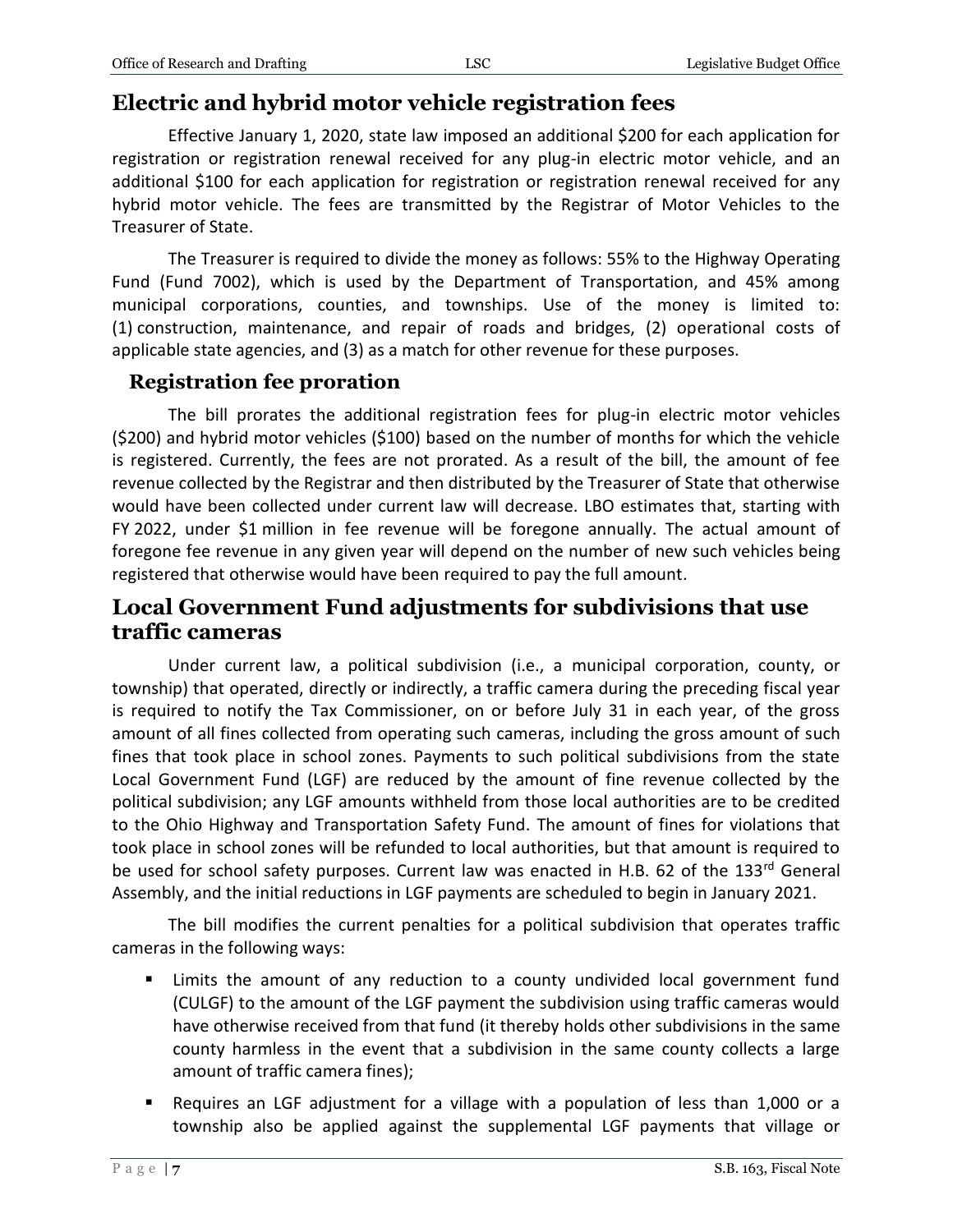township would otherwise receive pursuant to a \$12 million annual earmark for that purpose; and

 Limits the amount of state reimbursement of traffic camera fines to political subdivisions for violations in school zones to the amount of the subdivision's LGF reductions. The bill requires the Tax Commissioner to increase the next CULGF payment for any county that incurred an LGF penalty in FY 2021 due to the operation of traffic cameras by another subdivision located within the county.

The bill also clarifies that subdivisions are required to report, and LGF adjustments are based upon, traffic camera fines that are collected in the preceding fiscal year rather than traffic camera fines based on violations that occurred in the preceding fiscal year. The bill also establishes temporary procedures and computations to implement the bill's changes in FY 2021.

The bill would ensure that no political subdivision in the state experiences a reduction in payments from the LGF because of the policy choices of its neighboring subdivisions within a county. Department of Taxation officials report that 14 political subdivisions collected a total of \$5.84 million in traffic violation fines using traffic cameras during the most recent fiscal year,<sup>5</sup> based on filings of the required report with the Department. Factoring in estimated LGF distributions prepared by the Department in calendar year 2021, the bill may decrease the amount of LGF payments withheld from local governments by approximately \$1.6 million in FY 2021. The estimated amount is due to higher estimated fines for certain local governments that operated traffic camera programs in the previous fiscal year compared to the estimated distributions from the LGF.

Department officials report that the current policy will be implemented starting January 1, 2021, implying the actual loss of LGF payments that will be withheld from local governments that operate traffic cameras in future fiscal years would be very roughly twice the estimated \$1.6 million but would depend on the amount of fines collected from authorities that operate such cameras and actual LGF distributions. The reduced amounts withheld from such local governments would reduce revenue to the Ohio Highway and Transportation Safety Fund.

The bill requires the Director of Budget and Management to transfer the necessary amount of money from the Ohio Highway and Transportation Safety Fund to the Local Government Fund (Fund 7069) for making the increased payments. The bill appropriates up to \$3.2 million in FY 2021 for Revenue Distribution Fund (RDF) appropriation item 110969, Local Government Fund, for such payments.

Currently, LGF payments can be made directly to municipalities or indirectly via a CULGF. In addition to those two channels by which a political subdivision may receive funding from the LGF, eligible small villages (i.e., villages with less than 1,000 in total population) and townships receive funding through supplemental LGF payments. <sup>6</sup> Current traffic camera LGF

 $\overline{a}$ 

<sup>5</sup> A substantial majority of the fine revenue was collected in three counties: Trumbull, Columbiana, and Cuyahoga.

 $<sup>6</sup>$  In each month, \$1 million is set aside from the allocation of the LGF direct payment to municipalities</sup> and is reallocated through CULGFs for eligible small villages and townships.